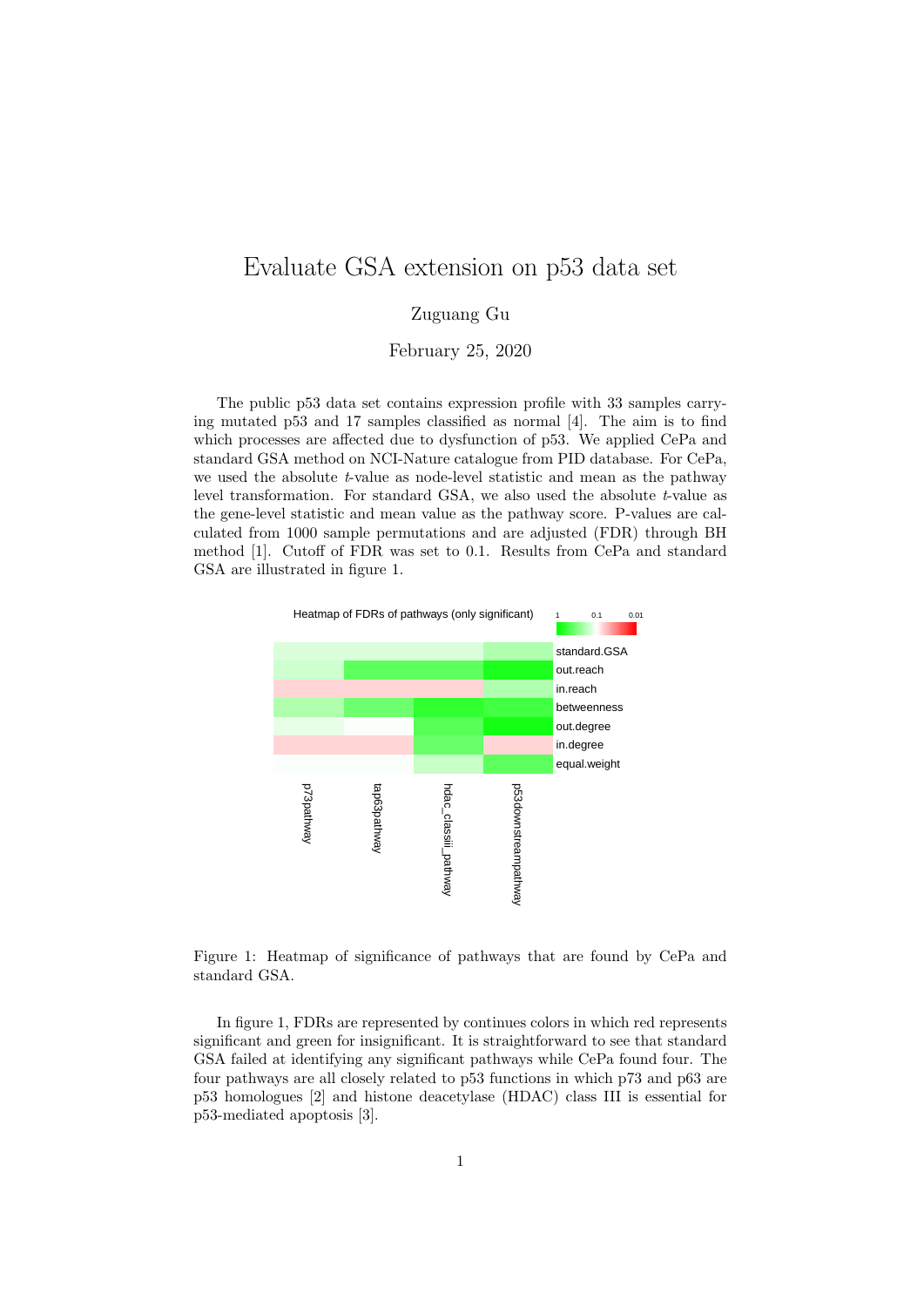Pathways are evaluated as significant according to choice of centrality options. P53downstreampathway is significant under in-degree centrality (FDR  $= 0.069$ , p-value  $= 0.001$ ). Network graph for p53downstreampathway under in-degree is illustrated in figure 2. The differential expression for each node is colored by node's t-values in which red refers to up-regulation and green refers to down-regulation. In Figure 2, we only labeled nodes that have the top 5% largest centralities with symbols of member genes. It can be seen that nodes with large in-degree are highly down-regulated in the pathway (CDKN1A:  $t$ value =  $-4.70$ , p-value =  $0.00016$ ; BAX:  $t$ -value =  $-4.67$ , p-value =  $0.00016$ ; BBC3: t-value =  $-2.59$ , p-value = 0.01604). The double contribution of differential expression and centrality improve the effect of important nodes and thus result in the significance of the pathway (it can be confirmed from null distribution of node-level score and pathway score in figure 3).



Figure 2: Network graph of p53downsteampathway. In the graph, size of nodes corresponds to the value of in-degree. Colors correspond to the t-values of nodes in which red means up-regulation, green for down-regulation and light grey for no-regulation.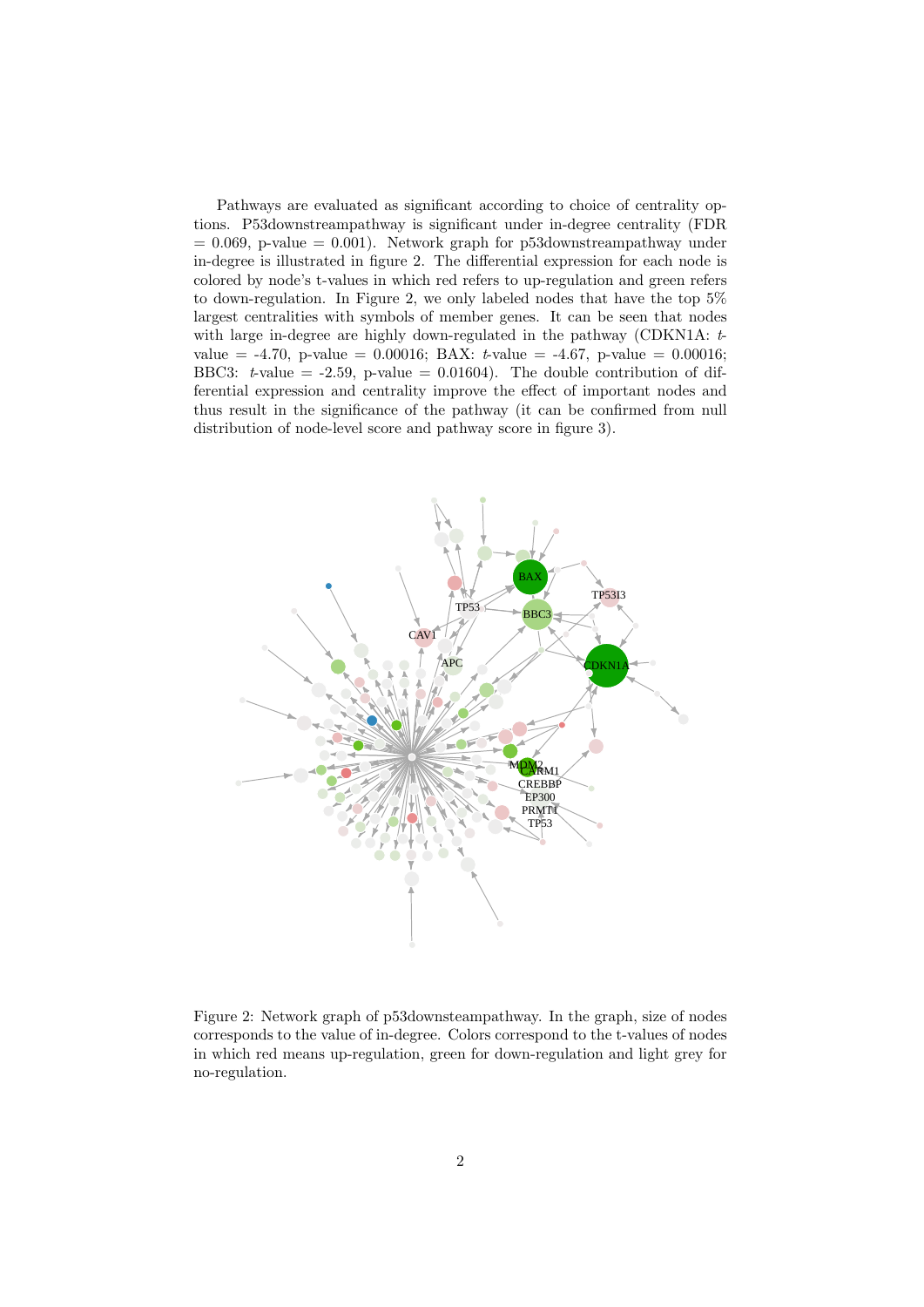

Figure 3: Null distribution of node-level score and pathway score. A) Distribution of node-level score under simulation. Because the pathway score is integrated through a list of node-level scores, we measure the distribution of node-level scores in a pathway by four values: maximum, the 75% quantile, median and minimum value. In figure A, pathway score for the real pathway is represented by a red vertical line and the four node scores are marked by large points. Through figure A, we can get how node-level scores contribute to the pathway scores and the significance. B) Distribution of pathway score under simulation. Pathway score for the real pathway is represented by a red vertical line.